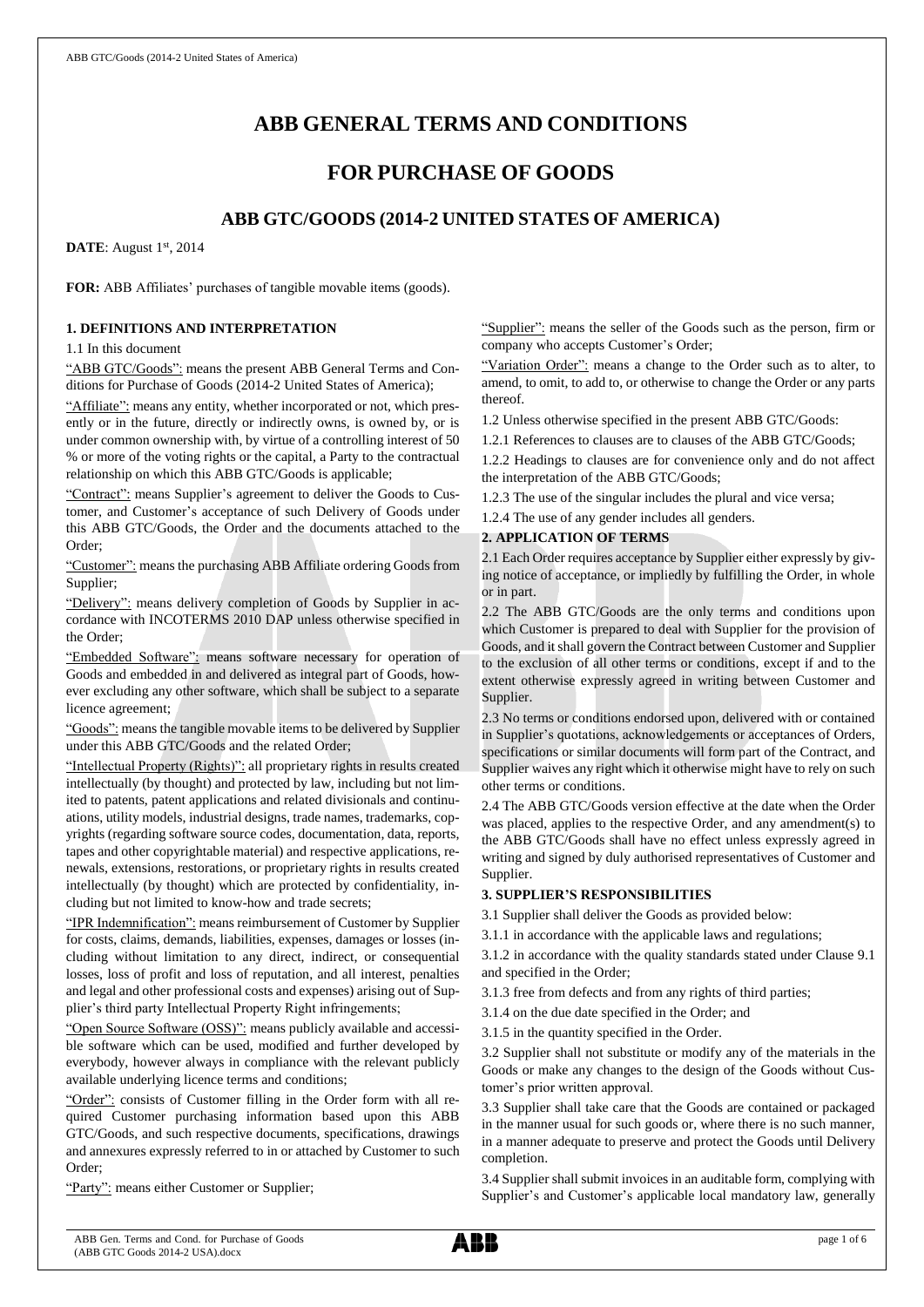accepted accounting principles and the specific Customer requirements, containing the following minimum information: Supplier name, address and reference person including contact details (telephone, email etc.); invoice date; invoice number; Order number (same as stated in the Order); Supplier number (same as stated in the Order); address of Customer; quantity; specification of Goods supplied; price (total amount invoiced); currency; tax or VAT amount; tax or VAT number; payment terms.

3.5 Invoices shall be issued to Customer as stated in the Order and sent to the invoice address specified in the Order.

3.6 Customer may issue Variation Orders to Supplier to alter, amend, omit, add to, or otherwise change ordered Goods or parts thereof, and Supplier shall carry out such Variation Orders under the Order and/or ABB GTC/Goods. Agreed unit prices stated in the Order and/or otherwise agreed between Customer and Supplier shall apply.

3.7 In no event Supplier shall suspend the Delivery of any Goods to Customer.

## **4. CUSTOMER'S RESPONSIBILITIES**

4.1 In consideration of the Goods delivered by Supplier in accordance with the terms and conditions of the respective Order and the ABB GTC/Goods, Customer shall pay to Supplier the purchase price stated in the Order provided the invoice fulfils the requirements of Clause 3.4.

4.2 Customer reserves the right to set off such amount owed to Supplier, or withhold payment for Goods not provided in accordance with the Order and the ABB GTC/Goods.

4.3 The terms of payment are net cash within sixty (60) days from the later of the date on which the correct invoice is received by Customer or the date on which the invoiced items are received by Customer at the delivery point designated by Customer. Customer may withhold payment pending receipt of evidence from Supplier, as reasonably required by Customer, to establish the absence of liens, encumbrances and claims against the Goods that are the subject of the Order.

#### **5. DELIVERY**

5.1 The Goods shall be delivered in accordance with INCOTERMS 2010 DAP, to the point of delivery specified in the Order, or Customer's place of business if no other point of delivery has been specified by Customer.

5.2 Supplier shall ensure that each Delivery is accompanied by a delivery note, which shall contain the following minimum information (unless required otherwise by Customer): the Order number, date of Order, number of packages and contents and, in the case of part delivery, the outstanding balance remaining to be delivered.

5.3 The Goods shall be delivered during Customer's business operation hours unless otherwise requested by Customer.

5.4 Upon Delivery, Supplier (or its appointed carrier) shall provide Customer with such export documents as are necessary together with a delivery note.

5.5 Ownership (title) of the Goods shall pass to Customer at Delivery, except if otherwise expressly agreed. However, to the extent that the Goods contain Embedded Software, ownership (title) regarding such Embedded Software shall not be passed to Customer, however Customer and all users shall have a worldwide, irrevocable, perpetual, royalty-free right to use the Embedded Software as an integral part of such Goods or for servicing the Goods. In the event the Embedded Software or any part thereof is owned by a third party, Supplier shall be responsible for obtaining the respective software licences necessary from the third party before Delivery to comply with its obligations under the Order.

5.6 In the event the Embedded Software contains or uses Open Source Software, Supplier must fully specify and inform Customer in writing and prior to Delivery about all Open Source Software implemented into or used by the Embedded Software. In the event that Customer cannot approve any Open Source Software components contained in or used by the Embedded Software, Supplier agrees to replace or substitute the affected Open Source Software component(s) contained in or used by the Embedded Software.

5.7 Supplier shall invoice Customer upon Delivery in accordance with Clause 3.4, but such invoicing shall be conducted separately from despatch of the Goods to Customer.

## **6. ACCEPTANCE OF GOODS**

6.1 Customer shall not be deemed to have accepted any Goods until it has had a reasonable time to inspect them following Delivery or, in the case of a defect in the Goods, until a reasonable time after such defect has become apparent.

6.2 If any Goods delivered to Customer do not comply with Clause 3 (Supplier's Responsibilities), or are otherwise not in conformity with the Order, then, without limiting any other right or remedy that Customer may have under Clause 10 (Remedies), Customer may reject the Goods and request replacement of the Goods or recover all payments made to Supplier by Customer.

## **7. DELAYED DELIVERY**

If Delivery of the Goods does not comply with the agreed delivery date(s) then, without prejudice to any other rights which it may have, Customer reserves the right to:

7.1 terminate the Contract in whole or in part;

7.2 refuse any subsequent delivery of the Goods which Supplier attempts to make;

7.3 recover from Supplier any expenditure reasonably incurred by Customer in obtaining the Goods in substitution from another supplier;

7.4 claim damages for any additional costs, loss or expenses incurred by Customer which are reasonably attributable to Supplier's failure to deliver the Goods on the agreed delivery date; or

7.5 claim compensation for liquidated damages if such compensation right is expressly stated in the respective Order.

## **8. INSPECTION OF GOODS**

8.1 At any time prior to Delivery and during Supplier's business hours, Customer shall have the right at its cost to (i) inspect the Goods and Supplier's manufacturing units upon providing reasonable notice, and/or (ii) request test samples of the respective Goods, or any parts or materials thereof.

8.2 If the results of such inspection or test sampling cause Customer to be of the opinion that the Goods do not conform or are unlikely to conform with the Order or with any specifications and/or patterns supplied or advised by Customer to Supplier, Customer shall inform Supplier and Supplier shall immediately take such action as is necessary to ensure conformity with the Order. In addition Supplier shall carry out such necessary additional inspection or testing at Supplier's own cost whereby Customer shall be entitled to be present and in attendance.

8.3 Notwithstanding any inspection or test sampling by Customer, Supplier shall remain fully responsible for the Goods compliance with the Order. This applies whether or not Customer has exercised its right of inspection and/or testing and shall not limit Supplier's obligations under the Order. For the avoidance of doubt, inspection or testing of Goods by Customer shall in no event exempt Supplier from or limit Supplier's warranties or liability in any way.

### **9. WARRANTY**

9.1 Supplier warrants that the Goods:

9.1.1 comply with all agreed specifications, including all specified material, workmanship and the like, documentation and quality requirements, or in absence thereof are fit for the purposes for which goods of the same description type would ordinarily be used and keep the functionality and performance as expected by Customer according to Supplier's information, documentation and statements;

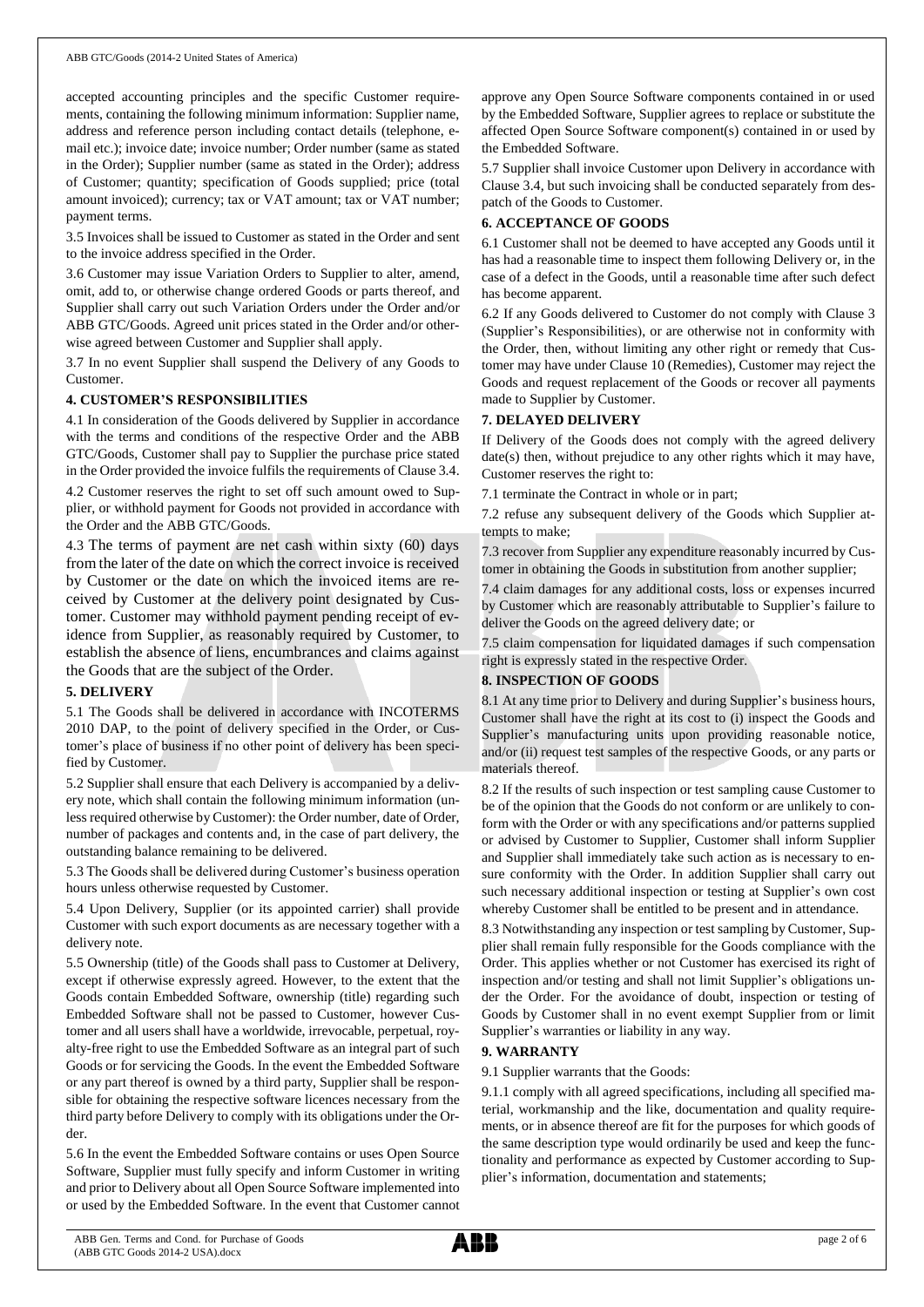9.1.2 are fit for any particular purpose expressly or impliedly made known to Supplier in the Order and/or Order related documents;

9.1.3 are new and unused at the date of Delivery;

9.1.4 are free from defects and rights of third parties;

9.1.5 possess the qualities which Supplier has held out to Customer as a sample or model;

9.1.6 comply with Clause 12 (Compliance with Relevant Law).

9.2 The warranty period shall be twenty four (24) months from Delivery, or such other time period stated in the Order or otherwise expressly agreed in the Contract.

9.3 In case of non-compliance with the warranty provided under this Clause, Customer shall be entitled to enforce the remedies provided in Clause 10 (Remedies) hereunder.

### **10. REMEDIES**

10.1 In case of breach of warranty under Clause 9 (Warranty) or if Supplier otherwise fails to comply with any of the terms of the respective Order, Customer shall give notice in writing to Supplier of such breach of warranty and provide Supplier an opportunity to swiftly remedy it. If no Supplier action to remedy such breach has been taken within forty eight (48) hours of receiving such Customer notification, Customer shall be entitled to any one or more of the following remedies at its own discretion and at Supplier's own expense:

10.1.1 to give Supplier another opportunity to carry out any additional work necessary to ensure that the terms and conditions of the Order are fulfilled;

10.1.2 to carry out (or to instruct a third party to carry out) any additional work necessary to make the Goods comply with the Order;

10.1.3 to obtain prompt replacement of the defective Goods by Goods conforming with the Order without defects;

10.1.4 to refuse to accept any further Goods, but without exemption from Supplier's liability for the defective Goods delivered by Supplier; 10.1.5 to claim such damages as may have been sustained by Customer

as a result of Supplier's breaches of the respective Order;

10.1.6 to terminate the Contract in accordance with Clause 15.2.

10.2 In the event that Clauses 10.1.1, 10.1.2 or 10.1.3 apply, the entire warranty period of Clause 9.2 shall be restarted.

10.3 The rights and remedies available to Customer and contained in the ABB GTC/Goods are cumulative and are not exclusive of any rights or remedies available at law or in equity.

### **11. INTELLECTUAL PROPERTY**

11.1 In the event that the Goods (and/or the Embedded Software) delivered by Supplier infringe any third party Intellectual Property Rights, Supplier shall, notwithstanding anything provided to the contrary or otherwise contained in this ABB GTC/Goods, the Order, or the Contract, provide IPR Indemnification to Customer. The IPR Indemnification applies whether or not Supplier may have been negligent or at fault and does not limit any further compensation rights of Customer. Supplier's obligation to indemnify Customer as provided under this Clause shall not apply if and to the extent the liability or damage was caused by Customer's own pre-existing Intellectual Property Rights contributed to, or implemented into the Goods provided by Supplier.

11.2 If any infringement claim is made against Customer, Customer may without prejudice to its rights under Clause 11.1 also request at its discretion and at Supplier's cost that Supplier (i) procures for Customer the right to continue using the Goods; (ii) modifies the Goods so that they cease to be infringing; or (iii) replaces the Goods so that they become non-infringing.

11.3 In the event Supplier cannot fulfil Customer's above request, Customer shall be entitled to terminate the Order, to reclaim all sums which Customer has paid to Supplier under the Order and to claim compensation in accordance with Clause 11.1 and for any other costs, losses or damages incurred whatsoever.

## **12. COMPLIANCE WITH RELEVANT LAW**

12.1 The Goods covered by this ABB GTC/Goods shall be provided by Supplier in compliance with all relevant legislation, regulations, and codes of practice, guidance and other requirements of any relevant government or governmental agency applicable to Supplier. To the extent that such regulations are advisory rather than mandatory, the standard of compliance to be achieved by Supplier shall be in compliance with the generally accepted best practice of the relevant industry.

12.2 Both Parties warrant that each will not, directly or indirectly, and that each has no knowledge that the other Party or any third parties will, directly or indirectly, make any payment, gift or other commitment to its customers, to government officials or to agents, directors and employees of each Party, or any other party in a manner contrary to applicable laws (including but not limited to the U. S. Foreign Corrupt Practices Act and, where applicable, legislation enacted by member states and signatories implementing the OECD Convention Combating Bribery of Foreign Officials), and shall comply with all relevant laws, regulations, ordinances and rules regarding bribery and corruption. Nothing in this ABB GTC/Goods shall render either Party or any of its Affiliates liable to reimburse the other for any such consideration given or promised.

12.3 Either Party's material violation of any of the obligations contained in this Clause 12 (Compliance with Relevant Law) may be considered by the other Party to be a material breach of the respective contractual relationship for the sale of Goods to which this ABB GTC/Goods applies, and shall entitle such Party to terminate such contractual relationship with immediate effect and without prejudice to any further right or remedies under such contractual relationship or applicable law.

12.4 Supplier shall indemnify without any limitations Customer for all liabilities, damages, costs, or expenses incurred as a result of any such violation of the above mentioned obligations and termination of the respective contractual relationship for the sale of Goods.

12.5 Supplier herewith acknowledges and confirms that it has received a copy of ABB's Code of Conduct and ABB's Supplier Code of Conduct or has been provided information on how to access the ABB Codes of Conduct online [\(www.abb.com](http://www.abb.com/) – Integrity – Code of Conduct). Supplier agrees to perform its contractual obligations under the ABB GTC/Goods and the respective contractual relationship with substantially similar standards of ethical behaviour as stated in the above mentioned ABB Codes of Conduct.

12.6 Supplier must comply with the ABB Lists of Prohibited and Restricted Substances and with the reporting and other requirements regarding Conflict Minerals (available under [www.abb.com](http://www.abb.com/) – Supplying to ABB – Doing Business with ABB). Any statement made by Supplier to Customer (whether directly or indirectly, e. g. where applicable via the ABB Supplier Registration and Pre-Qualification System) with regard to materials used for or in connection with the Goods will be deemed to be a representation under the Contract.

12.7 Supplier represents and warrants that it is knowledgeable with, and is and will remain in full compliance with all applicable export and import laws, regulations, instructions, and policies, including, but not limited to, securing all necessary clearance requirements, export and import licenses and exemptions from, and making all proper filings with appropriate governmental bodies and/or disclosures relating to the provision of services, the release or transfer of goods, hardware, software and technology to non U.S. nationals in the U.S., or outside the U.S., the release or transfer of technology and software having U.S. content or derived from U.S. origin software or technology.

12.8 No material or equipment included in the Goods shall originate from any company or country listed in any relevant boycott list issued by the authority in the country where the material or equipment shall be used or an authority otherwise having influence over the equipment and material forming part of Goods. If any of the Goods is or will be

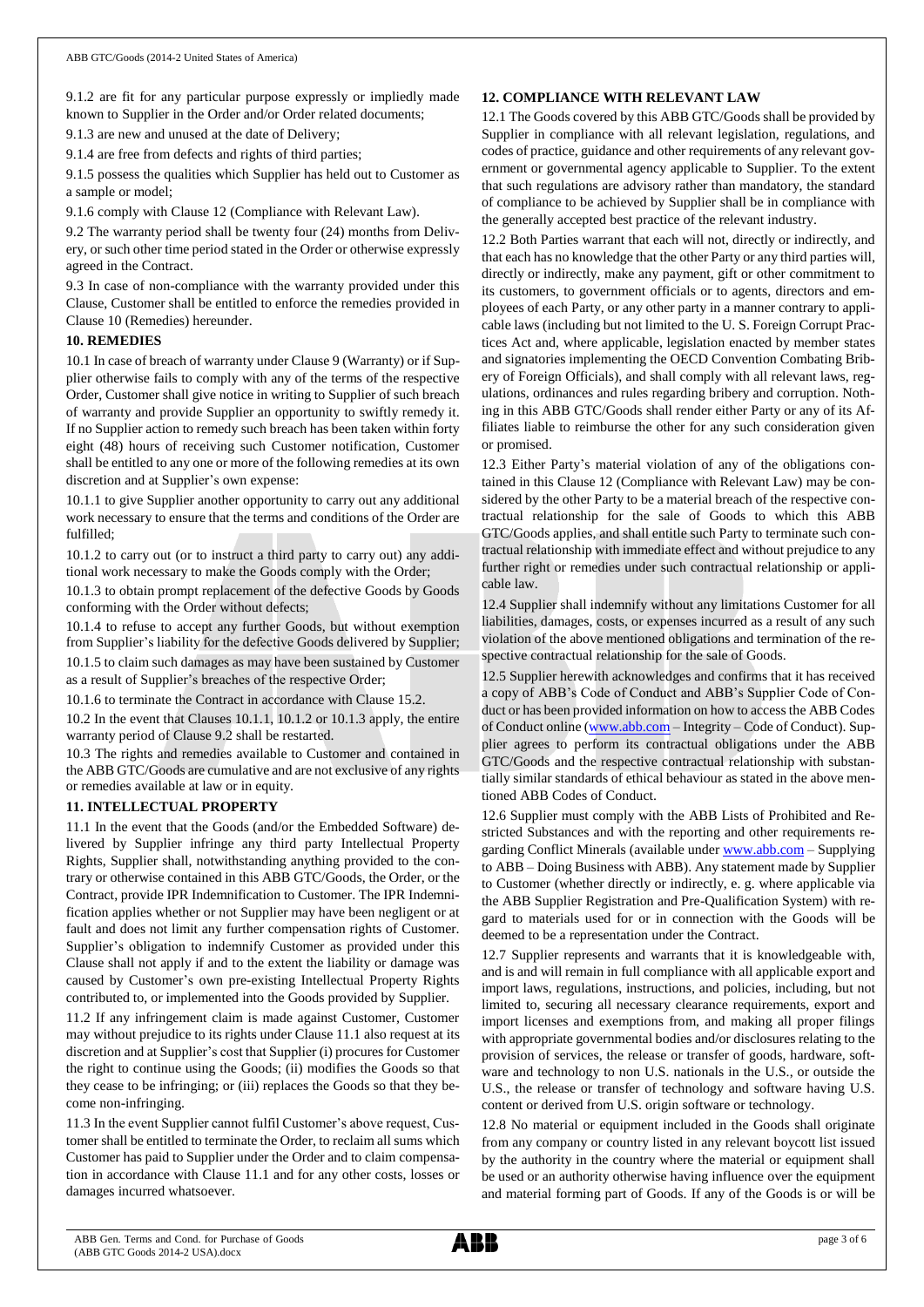subject to export restrictions, it is Supplier's responsibility to promptly inform Customer in writing of the particulars of such restrictions.

12.9 Supplier shall indemnify and hold Customer harmless for all claims, demands, losses, damages, costs, fines, penalties, attorney's fees and all other expenses arising from export restrictions concealed by Supplier. With respect to export restrictions solely attributable to Customer's use of the Goods, the now said warranty shall only apply to the extent Supplier has knowledge of or reasonably should have been aware of such use.

12.10 Supplier must indicate the customs tariff numbers of the country of consignment for all Goods. For controlled Goods, the national export control numbers must be indicated and, if the Goods are subject to U.S. export regulations, ECCN or ITAR classifications. Proofs of preferential origin as well as conformity declarations and marks of the country of consignment or destination are to be submitted without being requested; certificates of origin upon request.

12.11 Supplier agrees to comply with all federal, state and local laws, executive orders, rules, regulations and ordinances which may be applicable to Supplier's performance of its obligations under the Contract and/or an Order. Supplier certifies to Customer that the Goods purchased hereunder were produced or performed in compliance with all applicable requirements of the Fair Labor Standards Act of 1938, as amended. Supplier shall comply, unless this transaction is exempt under applicable regulations, with all provisions of Executive Order 11246 of September 24, 1965, as amended, and with the relevant orders of the Secretary of Labor relating to Equal Employment Opportunity, and clauses thereby required are incorporated herein by reference. If the Contract or an Order is subject to government contracting mandates, Customer will so state on the face hereof, and if so stated, as a condition to its effectiveness, Supplier agrees to certify to Customer, by separate writing, that it complies with all government contracting requirements applicable to Customer, Supplier and the Goods**. Supplier and its subcontractors shall abide by the requirements of 41 CFR 60–300.5(a). This regulation prohibits discrimination against qualified protected Veterans, and requires affirmative action by covered prime contractors and subcontractors to employ and advance in employment qualified protected Veterans. Supplier and its subcontractors shall abide by the requirements of 41 CFR 60– 741.5(a). This regulation prohibits discrimination against qualified individuals on the basis of disability, and requires affirmative action by covered prime contractors and subcontractors to employ and advance in employment qualified individuals with disabilities.** 12.12 Supplier shall notify Customer of all "hazardous materials" (as that term is defined in applicable Federal, state and local statues) which are contained in the Goods and such other identification of materials included in the Goods as may be required by Customer from time to time, and provide any appropriate special handling instructions. Supplier shall furnish Customer with copies of all applicable "material safety data sheets" for Goods no later than the shipment date under this

## **13. CONFIDENTIALITY AND DATA PROTECTION**

Order.

13.1 Supplier is obliged to observe secrecy regarding any data or information acquired during the fulfilment of the Contract irrespective of whether such data or information relates to Customer, its Affiliates or their respective customers or suppliers ("Customer Data"). This includes in particular, but is not limited to, all technical or commercial know-how, drawings, specifications, inventions, processes or initiatives which are of a confidential nature. To safeguard this,

13.1.1 Supplier shall process or use Customer Data only in accordance with Customer's instructions and with all applicable laws and regulations; for the avoidance of doubt, processing in accordance with the Contract shall be considered to be an instruction from Customer;

13.1.2 Supplier shall not (i) use Customer Data for any other purposes than for providing the Goods, or (ii) reproduce Customer Data in whole or in part in any form except as may be required to fulfil its obligations under the Contract; (iii) disclose Customer Data nor grant access to such data to any third party without Customer's prior written consent; no third parties in the meaning of this provision are subcontractors approved by Customer;

13.1.3 Supplier shall take appropriate measures suited to the type of Customer Data to be protected (i) to prevent unauthorised persons from gaining access to data processing systems with which Customer Data are processed or used, (ii) to prevent data processing systems from being used without authorisation, (iii) to ensure that persons entitled to use a data processing system have access only to the data to which they have a right of access, and that Customer Data cannot be read, copied, modified or removed without authorisation in the course of processing or use and after storage, (iv) to ensure that Customer Data cannot be read, copied, modified or removed without authorisation during electronic transmission or transport, and that it is possible to monitor and establish to which bodies the transfer of Customer Data by means of data transmission facilities is envisaged, (v) to ensure that it is possible to monitor and establish whether and by whom Customer Data have been entered into data processing systems, modified or removed, (vi) to ensure that, in the case of commissioned processing of Customer Data, the data are processed strictly in accordance with the instructions of Customer, (vii) to ensure that Customer Data are protected from accidental or unlawful destruction or loss, (viii) to ensure that data collected for different purposes can be processed separately. Supplier shall document the implementation of the technical and organizational measures in detail and shall present this to Customer for review upon request. Where this review raises the need for amendments, these must be applied amicably;

13.1.4 Supplier shall ensure and prove that those members of its staff who may come into contact with Customer Data in the course of fulfilling their tasks are subject to the same obligation to confidentiality as applicable to Supplier. Supplier shall confirm this in writing upon Customer's request. Customer may verify compliance with the technical and organisational measures undertaken by Supplier any time upon reasonable notice;

13.1.5 The commissioning of subcontractors requires Customer's previous written consent. This applies also in those instances when one subcontractor is replaced by a subsequent one. The contracts awarded by Supplier to its subcontractors are to be formulated in such a manner that they meet the requirements regarding confidentiality and data protection agreed upon in the Contract. Supplier shall provide Customer with information on the essentials of such contracts and on the measures implemented by the subcontractors to fulfil their obligations regarding confidentiality and data protection. If requested by Customer Supplier shall present its respective contractual documents for the former to examine. Supplier shall ensure that Customer has the same rights to monitor the subcontractors as Customer has to monitor Supplier. Subcommissions in the meaning of this provision do not include ancillary services ordered by Supplier from third parties which are not directly related to Customer, such as telecommunications services, maintenance and user support, cleaning, auditing or the disposal of data media. Even where ancillary services are taken from third parties, Supplier must however ensure confidentiality and undertake monitoring activities.

13.2 The obligation to confidentiality does not apply to such data (i) whose disclosure is required for the fulfilment of the Contract; (ii) which are publicly known at the time Supplier receives them or which subsequently become publicly known through no action of Supplier itself; (iii) which were already known to Supplier prior to its initial activity for Customer and for which no duty to observe secrecy applies; (iv) which is made accessible to Supplier by third parties and for which no duty to observe secrecy applies or (v) which Supplier is obliged to disclose by mandatory law or by legally binding instruction of a court of law or a public authority. Insofar as Supplier wishes to invoke one

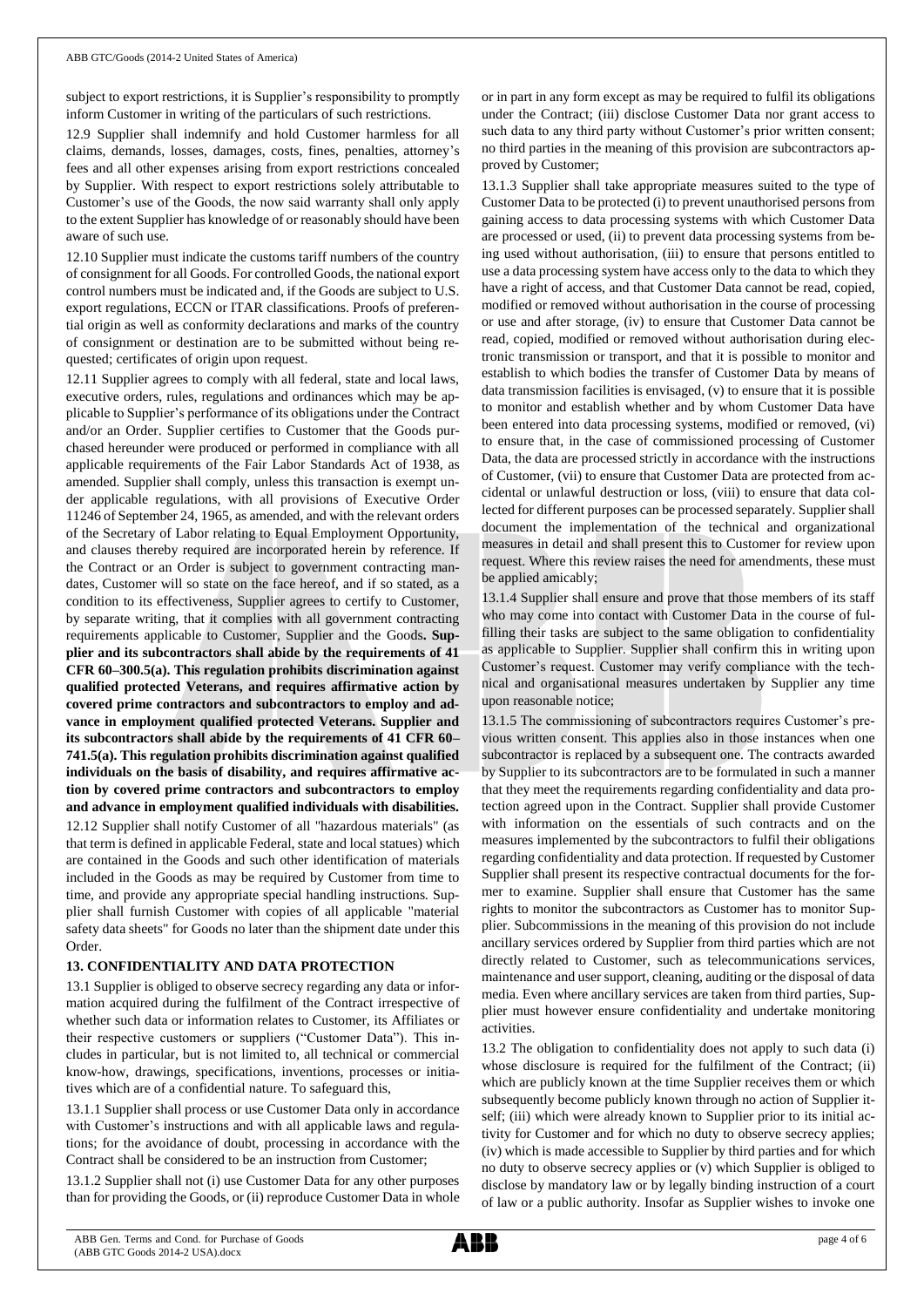of the above exceptions, the burden of proof for the existence of the factual preconditions for such exception shall lie with Supplier.

13.3 Supplier shall not retain any Customer Data for longer than necessary to provide the Goods or than determined by Customer. Immediately after termination of the Contract or at any time on Customer's demand, Supplier shall, at the choice of Customer, immediately deliver to Customer all copies of such data provided by Customer to Supplier for the purposes of the Contract or received otherwise by Supplier while providing the Goods and/or delete securely all Customer Data from its database. Supplier shall certify to Customer that it has not retained any copies of Customer Data with a written confirmation of destruction. Such confirmation shall be signed by duly authorized signatories of Supplier.

13.4 With regard to any data or information belonging to Customer or its Affiliates relating to an identified or identifiable individual or legal entity or any other entity which is subject to applicable data protection or privacy laws and regulations or being qualified as Personally Identifiable Information within the meaning of the applicable laws ("Personal Data"), Supplier will comply with all applicable data protection and privacy laws and regulations. In addition to the other stipulations in this Clause 13 the following applies:

13.4.1 Supplier shall not process Personal Data in or transfer Personal Data to a country with a level of data protection that is not at least equivalent with the level of data protection that applies within the country of origin of the Personal Data without Customer's prior written consent. Upon Customer's request and where required by applicable law, in particular if Customer or its Affiliates are located in Switzerland or in a country which is a Member State of the European Union (EU) or another signatory to the Agreement on the European Economic Area (EEA), Supplier agrees to enter into a separate data transfer agreement (EU Standard Contractual Clauses/Swiss Data Processing Agreement) with Customer and/or its Affiliates for the transfer of Personal Data to third countries.

13.4.2 Supplier shall inform Customer without delay about serious incidents arising in the course of normal operations, suspicions of breaches of data privacy or other irregularities regarding the processing of Customer's or its Affiliates' Personal Data. In such cases Supplier and Customer shall agree on the further handling of the Personal Data. Supplier shall inform Customer without delay about checks performed and measures taken by a supervisory authority. This also applies regarding investigations into administrative or criminal offences.

13.4.3 Supplier will comply with any request by Customer to access, correct, block or delete Personal Data insofar as Customer is obliged to such request by law.

13.4.4 In case the legislation of a country in which Supplier provides Goods to Customer or its Affiliates requires a contract governing data privacy topics which are not covered by this Clause 13, Supplier agrees to enter into such contract.

13.5 Supplier agrees that Customer shall be allowed to provide any information received from Supplier to any other ABB Affiliate.

13.6 The obligation to Confidentiality and Data Protection exists for an indefinite period of time and therefore this Clause 13 shall survive the expiration or termination of the Contract for any reason.

## **14. LIABILITY AND INDEMNITY**

14.1 Without prejudice to applicable mandatory law or unless otherwise agreed between the Parties, Supplier shall compensate/indemnify Customer for all damages and losses in connection with the Goods whether or not Supplier may have been negligent or at fault (i) for Supplier's breaches of the terms of Contract, and (ii) for any claim, except for IPR Indemnification for which Clause 11 (Intellectual Property) applies, made by a third party (including employees of Supplier) against Customer in connection with the Goods and to the extent that the respective liability, loss, damage, injury, cost or expense was caused by, relates to or arises from the Goods delivered by Supplier and/or its subcontractors. Upon Customer's request Supplier shall defend Customer against any third party claims.

14.2 Supplier shall be responsible for observance of all of its suppliers and/or sub-contractors, and it shall be responsible for the acts, defaults, negligence or obligations of any of its suppliers and/or sub-contractors, its agents, servants or workmen as fully as if they were the acts, defaults, negligence or obligations of Supplier.

14.3 The provisions of this Clause 14 (Liability and Indemnity) shall survive any performance, acceptance or payment pursuant to this ABB GTC/Goods and shall extend to any substituted or replacement Goods delivered by Supplier to Customer.

14.4 Unless otherwise expressly stated in the respective Order, Supplier shall maintain in force, and upon request provide evidence of, adequate liability insurance and statutory worker's compensation/employer's liability insurance with reputable and financially sound insurers. Nothing contained in this Clause 14 (Liability and Indemnity) shall relieve Supplier from any of its contractual or other legal liabilities. The insured amount cannot be considered nor construed as limitation of liability.

14.5 Customer reserves the right to set off any claims under the Order against any amounts owed to Supplier.

## **15. TERM AND TERMINATION OF ORDERS**

15.1 The respective contractual relationship established by an Order under this ABB GTC/Goods may be terminated for convenience in whole or in part by Customer upon giving Supplier thirty (30) calendar days written notice, unless otherwise expressly stated in the relevant Order. In such event Customer shall pay to Supplier the value of the already delivered but unpaid parts of the Goods and proven direct costs reasonably incurred by Supplier for the undelivered and unpaid parts of the Goods, however in no event more than the agreed purchase price for the Goods under the respective Order. No further compensation shall be due to Supplier.

15.2 In the event of Supplier's breach of the Contract, including a breach of warranty, Customer shall be entitled to terminate the respective Contract established by an Order under this ABB GTC/Goods if Supplier fails to take adequate and timely actions to remedy a breach as requested by Customer. In such event, Customer shall have no obligation to compensate Supplier for the already delivered but unpaid parts of the Goods and Supplier shall be obliged to pay back to Customer any remuneration received from Customer for the Goods and take back the Goods at Supplier's own cost and risk.

15.3 Upon termination Supplier shall immediately and at Supplier's expense safely return to Customer all respective Customer property (including any documentation, data, and applicable Intellectual Property) and Customer information then in Supplier's possession or under Supplier's control and provide Customer with the complete information and documentation about the already delivered parts of the Goods.

## **16. FORCE MAJEURE**

16.1 Neither Party shall be liable for any delay in performing or for failure to perform its obligations under a respective Order if the delay or failure results from an event of "Force Majeure." For clarification, Force Majeure means an event that was not foreseeable by the affected Party at the time of execution of the respective Order, is unavoidable and outside the control of the affected Party, and for which the affected Party is not responsible, provided such event prevents the affected Party from performing the respective Order despite all reasonable efforts, and the affected Party provides notice to the other Party within five (5) calendar days from occurrence of the respective event of Force Majeure.

16.2 If an event of Force Majeure occurs which exceeds thirty (30) calendar days either Party shall have the right to terminate the relevant Order forthwith by written notice to the other Party without liability to the other Party. Each Party shall use its reasonable endeavours to minimise the effects of any event of Force Majeure.